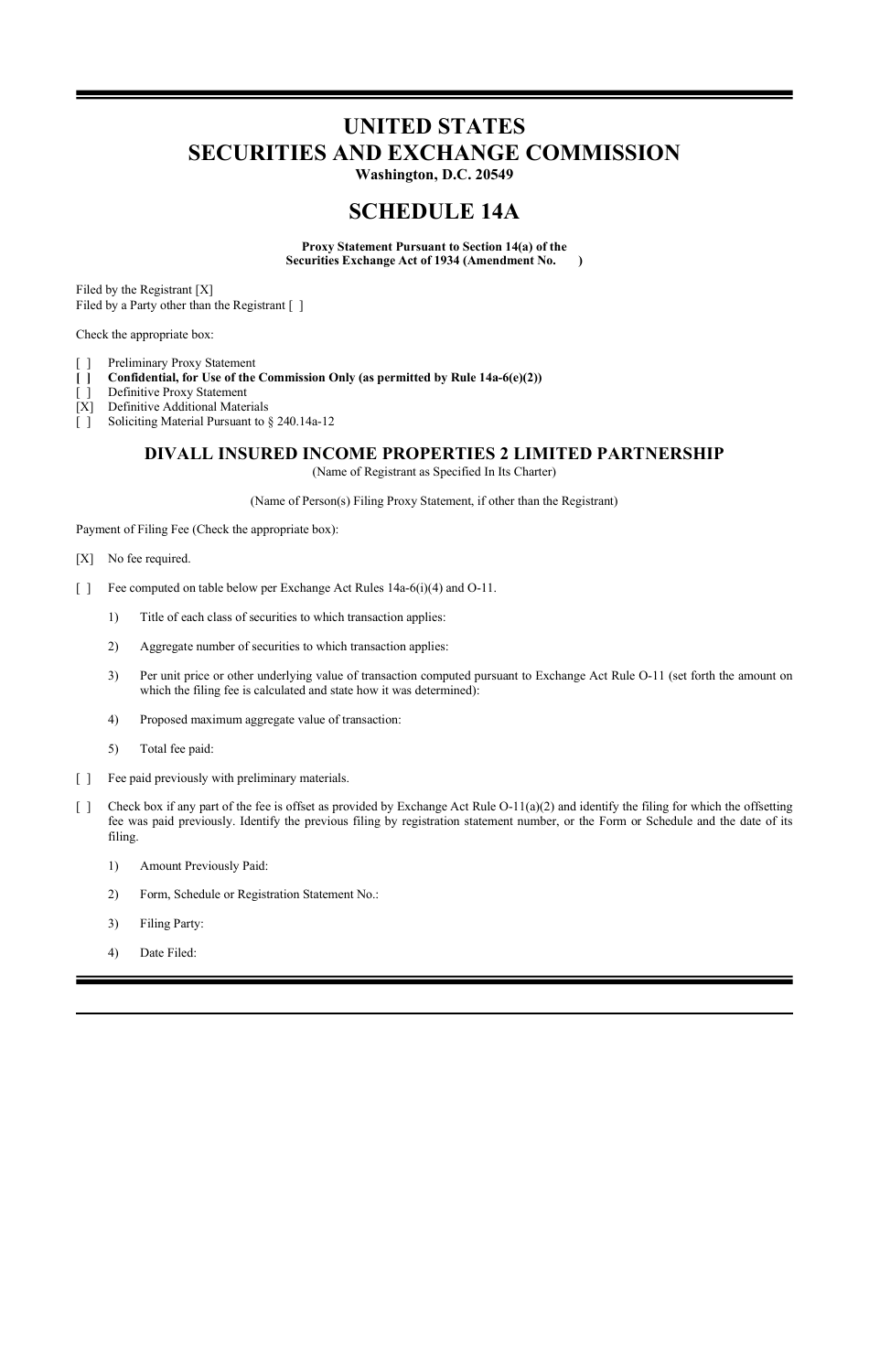#### **IMPORTANT NOTICE REGARDING THE INTERNET AVAILABILITY OF CONSENT MATERIALS**

#### June 15, 2017

#### Re: **The biennial consent solicitation of the Limited Partners to the sale of all of the Partnership's Properties and dissolution of the Partnership**

#### Dear Limited Partner:

As a Limited Partner in DiVall Insured Income Properties 2 Limited Partnership (the "Partnership"), you and our other Limited Partners are being provided an opportunity to consent to a sale of the Partnership's properties (the "Properties") and the dissolution of the Partnership ("Proposed Sale and Dissolution"). This consent solicitation is made on behalf of the Partnership by The Provo Group, Inc., as General Partner of the Partnership.

During the consent solicitation process in May 2001, we expressed to our Limited Partners that if the holders of a majority of our outstanding Limited Partnership interests ("Units") did not consent to the Proposed Sale and Dissolution (in 2001, 74% voted against such sale and dissolution) proposed at that time that we would circulate a new consent solicitation every two years to provide the Limited Partners additional opportunities to authorize the Proposed Sale and Dissolution. We conducted similar consent solicitation processes in 2003, 2005, 2007, 2011, 2013 and 2015, and in each instance the holders of a majority of our outstanding Units did not authorize such a sale and dissolution. In 2009, the holders of a majority of our outstanding Units voted, in response to the Partnership's consent solicitation, to extend the term of the Partnership to November 30, 2020.

On or about June 15, 2017, we began mailing a Notice of Internet Availability ("Notice") of the Partnership's Consent Solicitation Materials (as defined below) to you and the other Limited Partners informing you that the Consent Statement, Consent Card, our 2016 Annual Report on Form 10-K, and voting instructions are available on the Internet at www.divallproperties.com/relations.php. As is more fully described in the Notice, Limited Partners may choose to access the Consent Solicitation Materials on the Internet, or may request to receive a paper copy of the Consent Solicitation Materials at no charge by July 10, 2017 to facilitate timely delivery. The request can be made via telephone at 1-800-547-7686 (DiVall Investor Relations), e-mail to edevera@phxa.com, or the Internet at www.divallproperties.com/newsletter.php. This hard copy election will apply to future consent solicitation packages by us as well. If you print the on-line Consent Card, please call DiVall Investor Relations at 1-800-547-7686 for your specific investor label information that must be included on the Consent Card prior to executing and mailing.

No meeting will be held in connection with this 2017 solicitation of consents from the Limited Partners. To be counted, a properly executed, signed and labeled Consent Card must be received by the independent voting tabulator Phoenix American Financial Services, Inc. (the "Tabulator"), located at 2401 Kerner Blvd, San Rafael, CA 94901, on or before July 31, 2017.

Only Limited Partners of record at the close of business on May 31, 2017 will be entitled to vote by executing and returning a Consent Card. A vote "**FOR**" the Proposed Sale and Dissolution by holders of a majority of our outstanding Units will authorize the Partnership to proceed with the Proposed Sale and Dissolution.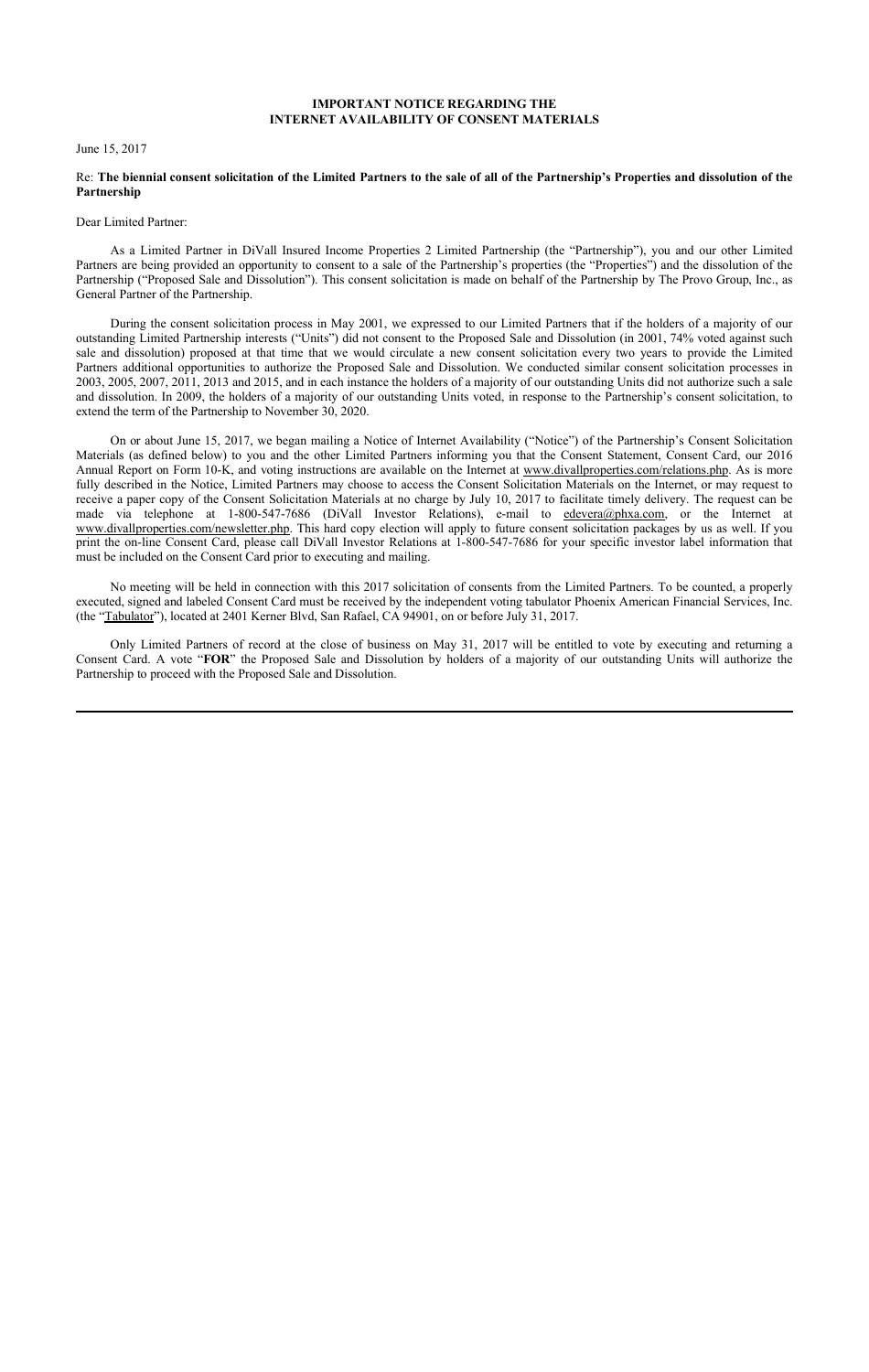#### NOTICE OF INTERNET AVAILABILITY June 15, 2017 Page | 2

Because the Proposed Sale and Dissolution requires holders of a majority of our outstanding Units to provide "FOR" consents to pass, a vote to "**ABSTAIN**" and the failure to return a signed Consent Card enclosed would have the same effect as a vote "**AGAINST**".

#### **Although we are circulating consents to poll the Limited Partners, the General Partner recommends a vote "AGAINST" the Proposed Sale and Dissolution.**

If we do not receive sufficient consents for the Proposed Sale and Dissolution by July 31, 2017, we will continue to operate the Partnership . . . business as usual. We will also circulate a new consent solicitation in two years to again poll Limited Partner preferences regarding the potential sale of all of the Properties and the dissolution of the Partnership. If, however, holders of more than 50% of all outstanding Units consent to the Proposed Sale and Dissolution, we will move forward with a competitive bid process to sell the Properties and liquidate and dissolve the Partnership.

This letter is not a form for providing your consent and presents only an overview of the more complete consent materials, which contain important information and are available on the Internet or by mail upon request as described above. The General Partner encourages you to access the consent materials and review them carefully before mailing in a fully labeled, executed and signed Consent Card.

Sincerely,

**The Provo Group, Inc., as General Partner** of DiVall Insured Income Properties 2, Limited Partnership

By:

Bruce A. Provo President

Enclosure